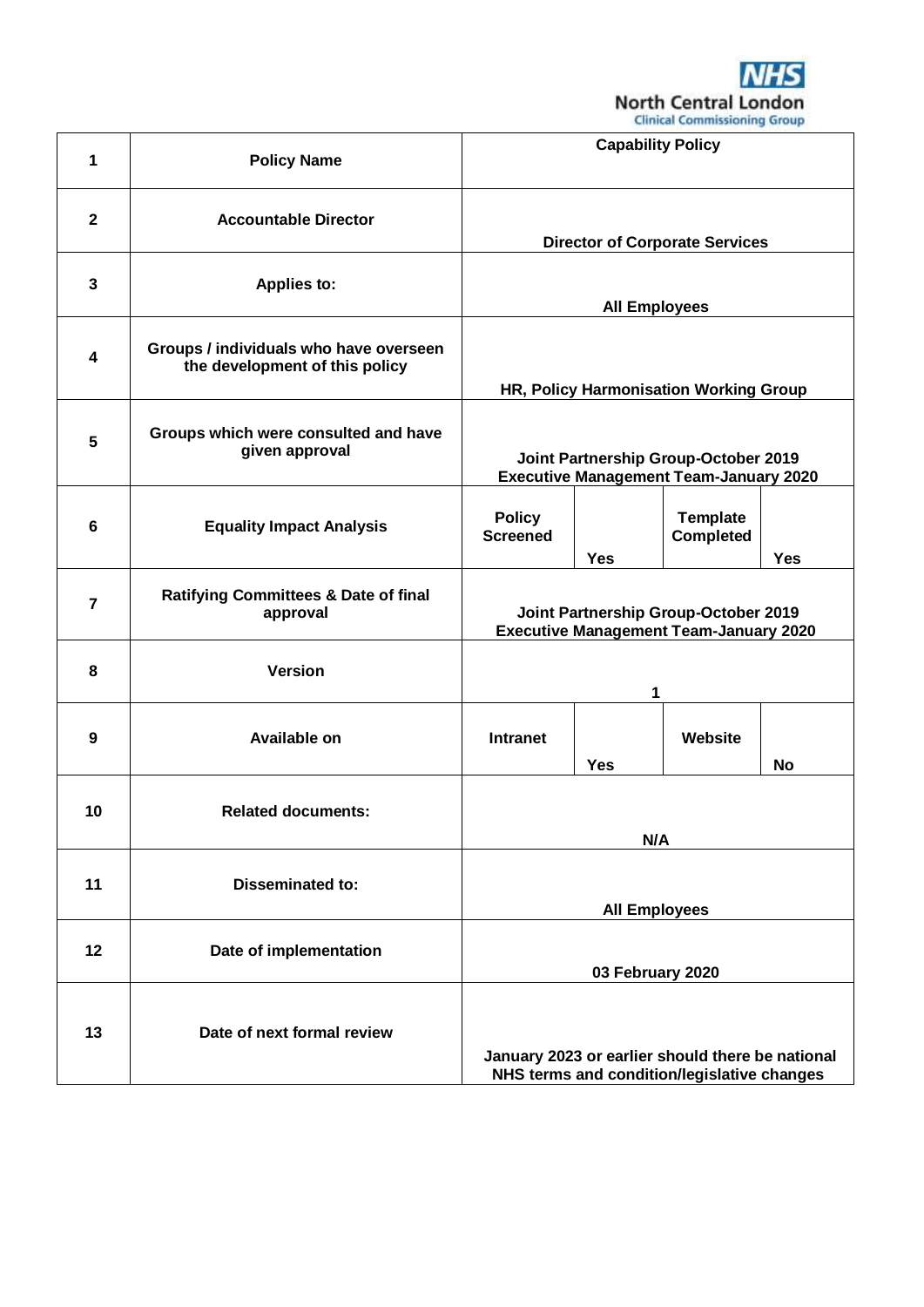# **Capability Policy**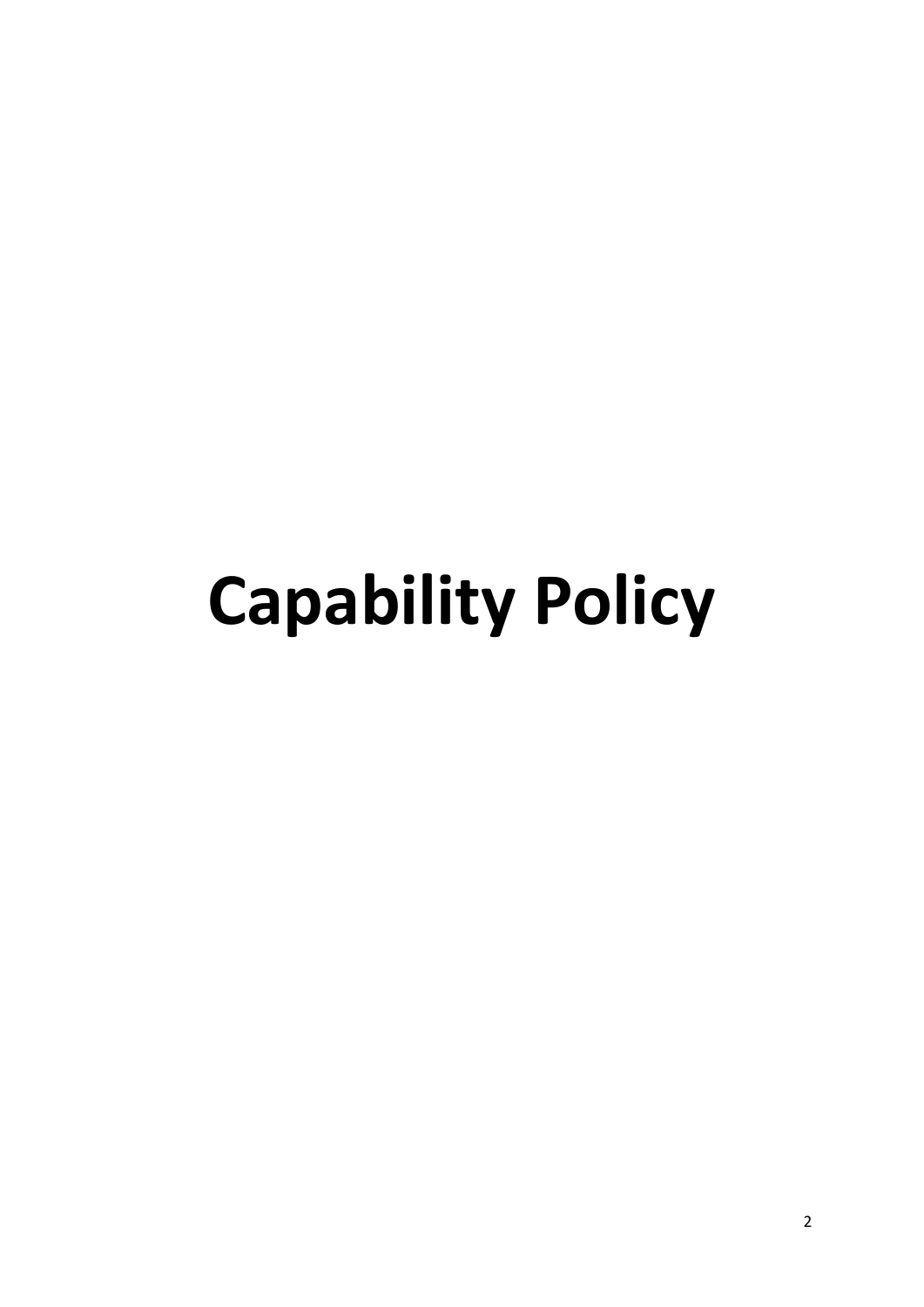# Table of Contents

| 1.  |                                                                      |
|-----|----------------------------------------------------------------------|
| 2.  |                                                                      |
| 3.  |                                                                      |
| 4.  |                                                                      |
| 5.  |                                                                      |
| 6.  |                                                                      |
| 7.  |                                                                      |
| 8.  |                                                                      |
| 9.  |                                                                      |
| 10. |                                                                      |
| 11. |                                                                      |
| 12. |                                                                      |
| 13. |                                                                      |
| 14. |                                                                      |
| 15. |                                                                      |
|     |                                                                      |
|     |                                                                      |
| 18. |                                                                      |
|     | 19. Formal Stage 3: Possible Dismissal/Alternatives to Dismissal  13 |
| 20. |                                                                      |
| 21. |                                                                      |
|     |                                                                      |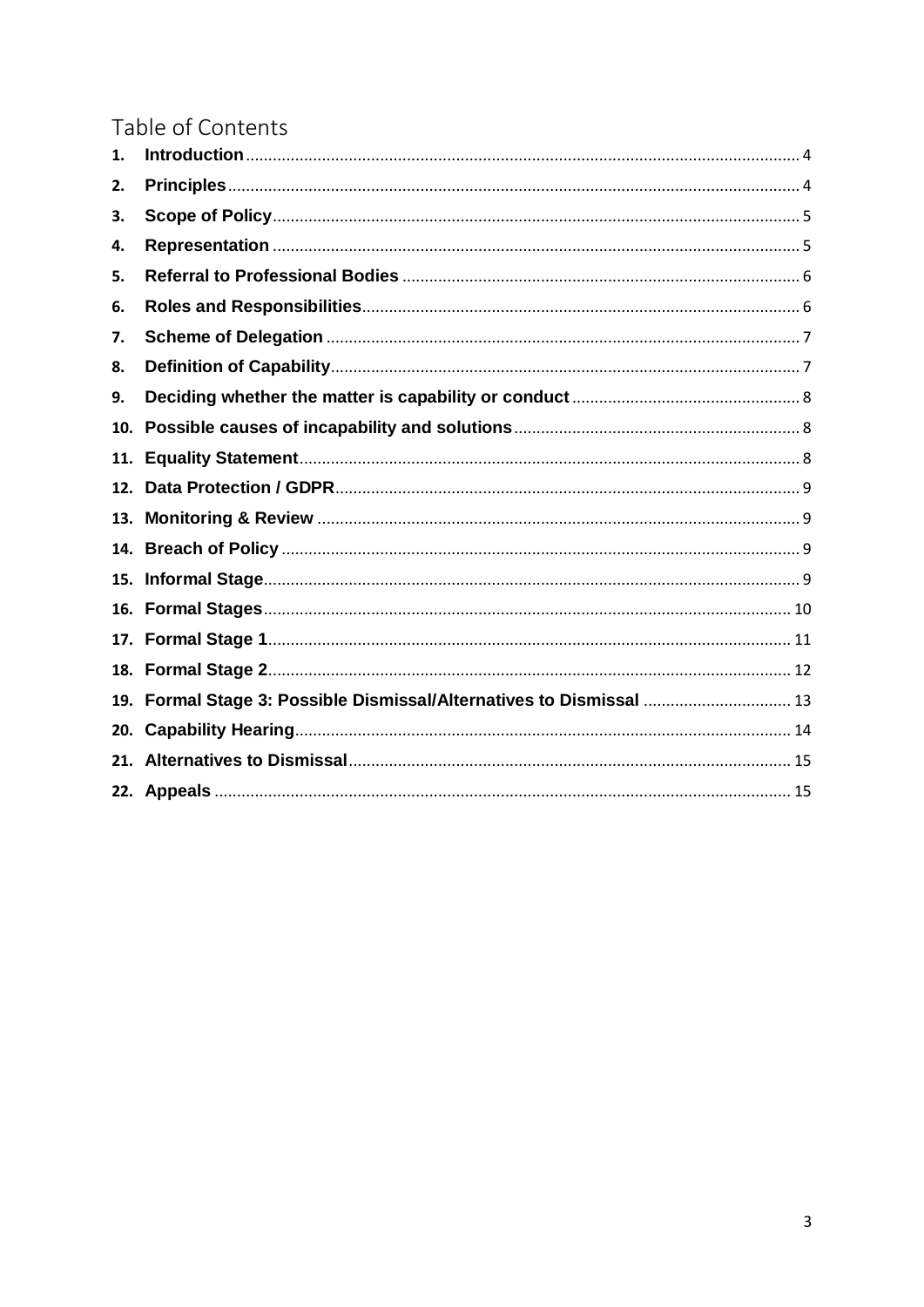# <span id="page-3-0"></span>**1. Introduction**

The CCG has the right and responsibility to establish its requirements in standards of work to be achieved by its staff, so long as these are realistic and clearly defined. In order to fulfil this responsibility, the CCG will ensure that individual employees' work is monitored fairly.

The CCG is committed to valuing all employees and will encourage them, through guidance, training and development, to achieve their full potential on a consistent basis. Where there is an identified failure in performance, the CCG will, as part of the process of encouragement and support, discuss with the employee the reasons giving rise to that situation. Formal action in line with the principles and procedure outlined below may follow if the employee fails to meet the agreed performance levels.

This policy applies to all employees of X CCG. Other workers will be subject to the procedures/agreements laid out in any written agreement that exists between X CCG and / or the worker and/or the agency through which they work. This policy will not apply to agency workers and independent contractors, including Bank workers. Separate policies exist for managing employees on a probationary period, for managing absence and attendance and for managing conduct.

# <span id="page-3-1"></span>**2. Principles**

During employment adequate training and encouragement are essential to help achieve satisfactory performance. This will mean that regular discussions about performance will take place between employees and their managers. During these discussions managers will attempt to coach and develop employees and as such may set performance or behavioural targets for employees in an attempt to encourage improvements, without the recourse to formal procedures.

Where the performance of an employee is affected by a disability, as defined in accordance with the Equality Act 2010, reasonable adjustments will be considered in any aspect of work arrangements to support the employee in their performance at work.

Equally, employees themselves have a personal responsibility to ensure that they commit sufficient personal effort to achieve and maintain the standards defined for them.

Managers with responsibilities for performance management will receive the appropriate training to help them understand their role and manage performance effectively. This will include information on the objectives of performance management and how it will operate.

Every attempt will be made to ensure that any targets and timescales are a reasonable expectation and are agreed between line manager and employee. Where this agreement cannot be reached, it may be necessary for management to set the target that the employee is reasonably required to achieve within the timescale.

This policy will be implemented where the manager considers that an employee is failing to achieve and maintain defined standards of work.

Employees are entitled to be accompanied at all formal meetings by a Trade Union Representative or CCG work colleague.

The employee may not insist on being accompanied by a colleague whose presence would prejudice the meeting or who might have a conflict of interest. It would also be unreasonable for an employee to ask to be accompanied by a colleague from a remote location when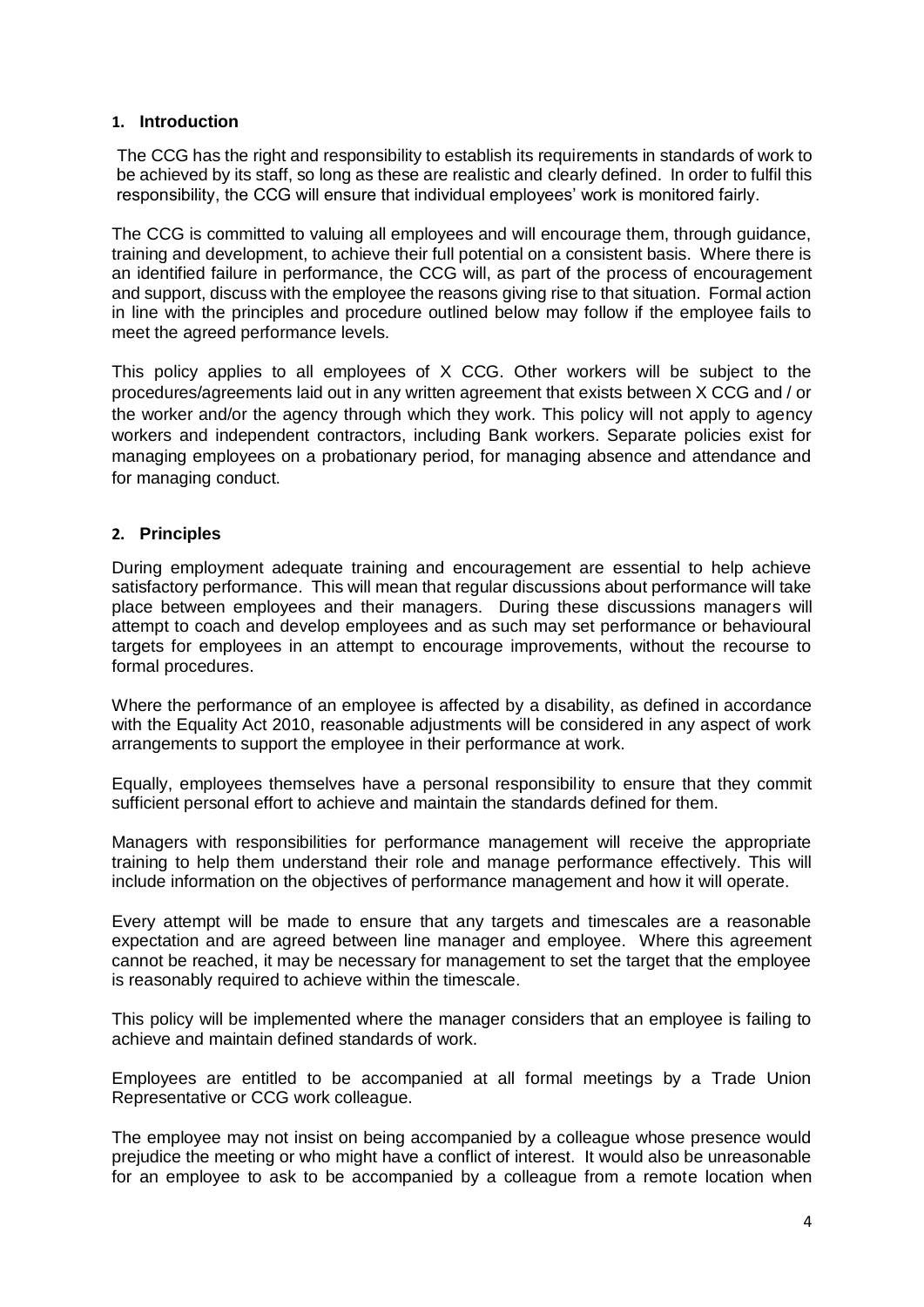someone suitably qualified was available on site. Should there be any dispute regarding the chosen companion that cannot be resolved, the matter will be escalated to the Deputy Director of HR or their designated deputy.

Employees will be expected to take reasonable steps to attend all meetings, whether as the employee concerned or as a witness. If the employee, or their chosen companion, is not available to attend on the date proposed, the CCG will endeavour to offer an alternative reasonable date within 5 working days of the original date wherever possible. Note: This meeting will normally only be re-arranged once, except in exceptional circumstances. If the employee concerned fails to attend without good reason and does not nominate a representative to attend in their absence, the meeting/hearing may take place in their absence and a decision will be made on the evidence available. Appropriate weight shall be given to the evidence of any witness that fails to attend a meeting/hearing and their reasons for nonattendance will be taken into account, if known.

# <span id="page-4-0"></span>**3. Scope of Policy**

If, in the course of a capability process, a grievance/claim of bullying and harassment is raised that relates to the case, management consideration will be given to either suspending the capability process for a short time whilst the grievance/bullying and harassment claim is managed under the respective policy or managed at the appropriate capability stage. Where the matter is addressed and responded to via the capability process, the outcome will act as the organisational response to the grievance/bullying & harassment matter/process without recourse via any other policy.

Alternatively, if it is considered that the grievance/bullying and harassment matters are not related to the capability process, the CCG may appoint an alternative, neutral manager (or take the view that the already appointed manager is sufficiently neutral) to consider the grievance/bullying and harassment matter concurrently to the capability process.

Separate policies exist for managing employees subject to a probationary period, disciplinary and for managing absence and attendance.

# <span id="page-4-1"></span>**4. Representation**

During the formal stages of this policy, employees have the right to be accompanied by a trade union representative or a CCG work colleague to meetings held as a part of this stage of the process. The employee's companion may make representations and ask questions for the employee but they should not answer questions on the employee's behalf.

If the employee wishes to be accompanied to a meeting under this procedure, they should notify the manager holding the meeting in advance, giving the name of the employee's chosen companion within the deadlines specified in the letter of invitation to the meeting, if they are able to do so.

Employees must take all reasonable steps to attend any meetings arranged under this policy and procedure.

In the event that a meeting relating to one of the formal stages is arranged and the trade union representative/CCG work colleague is unable to attend the meeting, the employee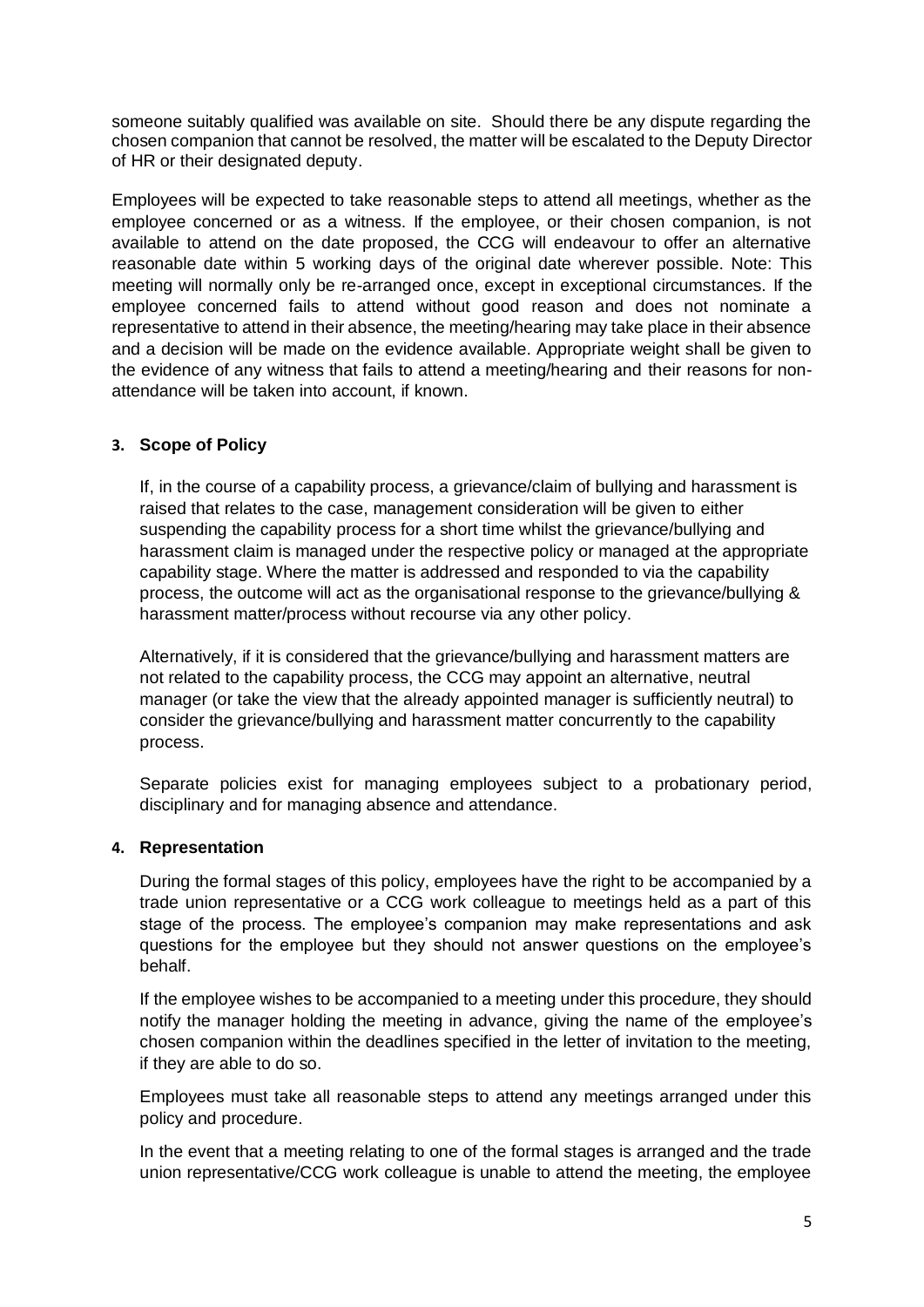must immediately notify the manager holding the meeting and suggest an alternative time and date that is not more than 5 working days after the initial meeting date.

Legal representatives, whether solicitors, barristers or otherwise, are not permitted to take part in the proceedings in any capacity at any stage of this policy.

An individual may seek advice from their Trade Union Representative as and when required during the informal and formal stages.

# <span id="page-5-0"></span>**5. Referral to Professional Bodies**

The CCG reserves the right to inform the appropriate professional body in line with the professional body's code of conduct where the nature of the circumstances under investigation will have a bearing on the employees professional registration status and ability to fulfil their employment contract where registration is essential to the role the employee is carrying out. The employer and employee may need to keep the professional body up to date with the outcome of the investigation or co-operate with them in their own investigation (where applicable)

# <span id="page-5-1"></span>**6. Roles and Responsibilities**

CCG has an obligation to set out standards of performance and address instances that fall below those standards.

# **Managers**

All Managers are required to:

- Ensure they are familiar with the Capability Policy and their obligations in relation to the management of issues that will be addressed in line with the policy.
- Have regular 1:1s with their team and provide both positive and constructive feedback
- Take prompt action when issues of performance are brought to their attention and ensure appropriate support is put in place to help staff
- Ensure appropriate records and supporting evidence, are recorded to support investigations and outcomes.
- Maintain a working relationship that proactively identifies and addresses areas for improvement in job performance and addressing training and development needs to support employees fulfil their job role.

# **Human Resources**

The HR team will:

- Advise on the interpretation and implementation of this policy and good practice;
- Be responsible for the coordination of the formal stages of this procedure and be present at all formal meetings.
- Ensure that this policy is applied fairly and consistently across the CCG
- Maintain accurate HR records on documentation relating to this policy and providing monitoring data.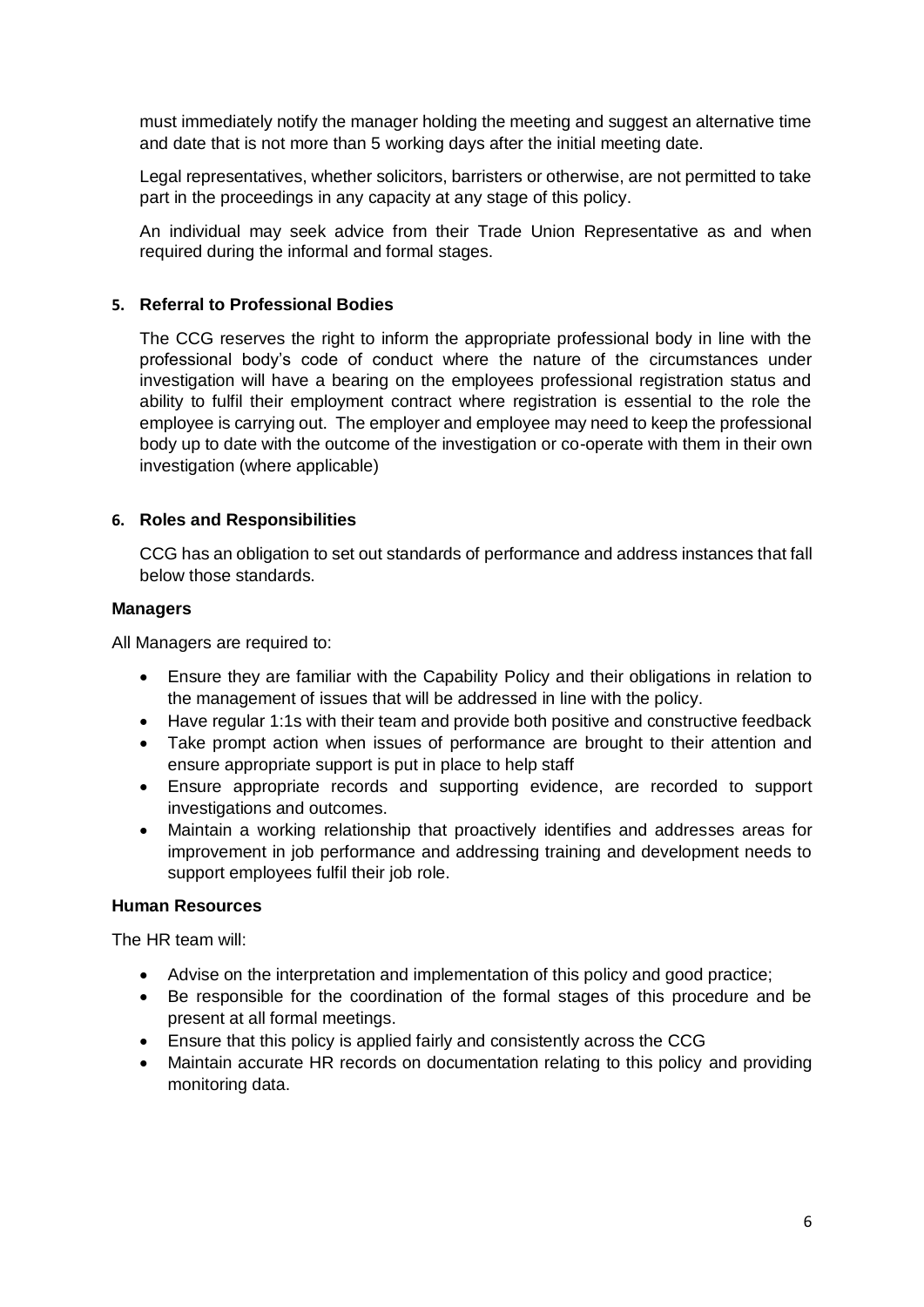# **Employees**

All Employees are expected to:

- Be responsible for reaching and maintaining the standards of conduct and performance expected of them. Employees are responsible for raising concerns about job performance in a timely manner.
- Co-operate fully in the use of this policy and procedure
- Be responsible for proactively identifying and addressing areas for improvement in job performance and addressing training and development needs to support themselves to fulfil their job role.
- Attend meetings in line with the policy, as required

# <span id="page-6-0"></span>**7. Scheme of Delegation**

| Informal procedure                   | Line Manager or equivalent level manager from<br>elsewhere within the organisation                                                                                                          |  |  |  |
|--------------------------------------|---------------------------------------------------------------------------------------------------------------------------------------------------------------------------------------------|--|--|--|
| Formal procedure                     | Line manager or equivalent level manager from<br>elsewhere within the organisation or the line<br>managers direct manager if the line manager<br>has been previously involved or implicated |  |  |  |
| Appeal following formal<br>procedure | Line Managers manager or equivalent who has<br>not previously been involved or implicated                                                                                                   |  |  |  |
| <b>Dismissal Hearings</b>            | Chaired by a Director/Assistant/Deputy Director<br>or equivalent plus one other manager and HR<br>representative                                                                            |  |  |  |
| Appeal against dismissal             | Chaired by a Director plus one other manager<br>and HR representative                                                                                                                       |  |  |  |

# <span id="page-6-1"></span>**8. Definition of Capability**

Capability refers to an employee's skills, aptitude, ability and knowledge in relation to the job that they are employed to do. Lack of capability will normally lead to unsatisfactory performance and it is therefore important to ensure that any capability issue is identified and rectified quickly.

The easiest and simplest way of identifying issues is through the regular contact employees have with their managers – through catch-ups or '1-2-1's for example, or regular performance reviews. Often staff will identify an area themselves where they feel at risk of underperforming and they are encouraged to explore these and ways of addressing them, at the earliest opportunity.

When considering capability issues and possible solutions, managers should note that work and non-work related matters can impact the individual's performance.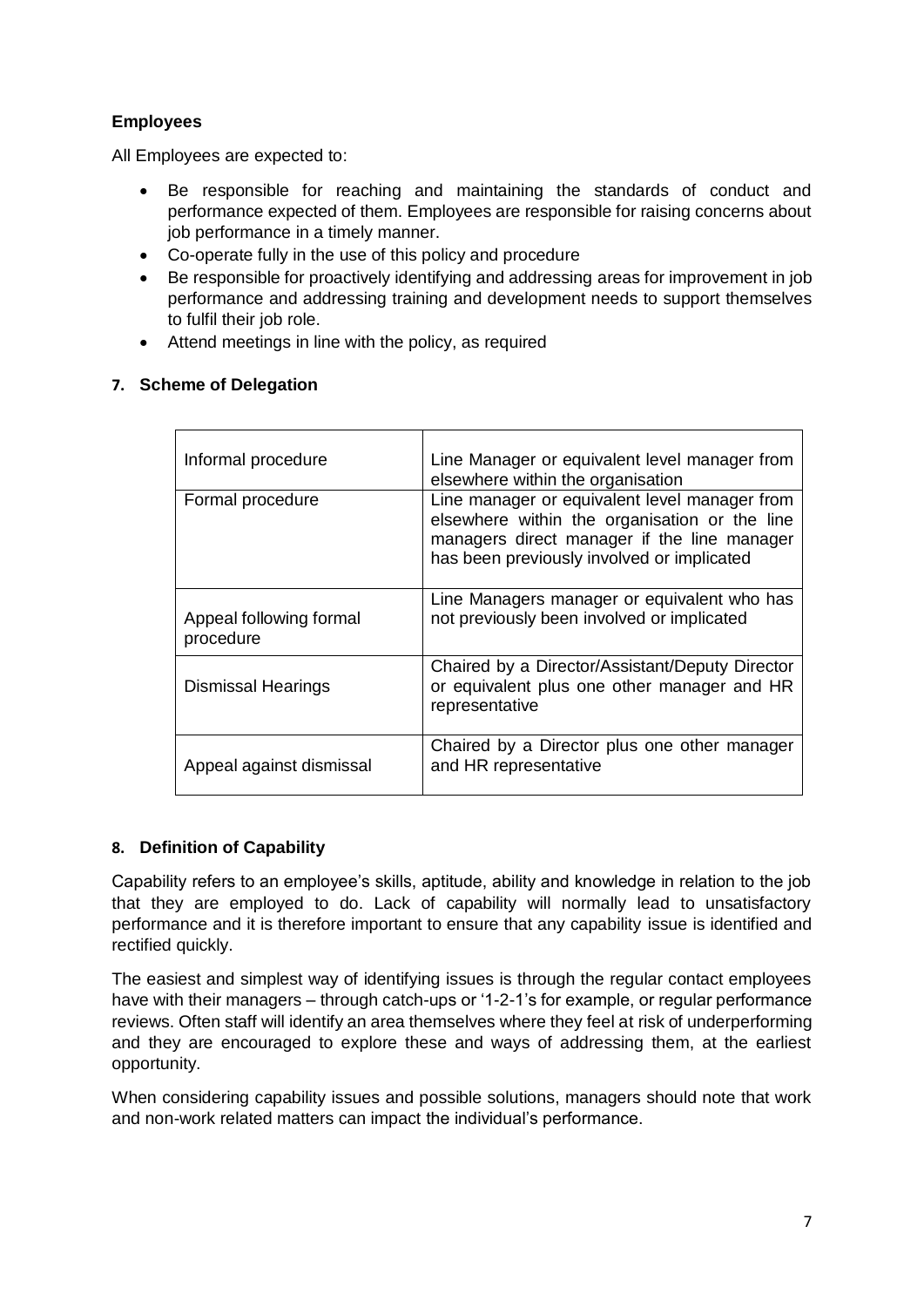Capability issues can arise when non-work factors put pressure on employees in a way that affects their job performance. These can include domestic problems, ill health, or other factors. Capability issues can arise due to inadequacies in:

- Induction;
- Training;
- policies or procedures;
- clarity around job role;
- clarity around performance expectations;
- workload management (including overwork);
- Insufficient reasonable adjustments for disabled employees.

# <span id="page-7-0"></span>**9. Deciding whether the matter is capability or conduct**

Capability is different to misconduct, in that it refers to situations where an employee is genuinely trying to perform to the required standard but is incapable of doing so. It is not a deliberate failure to perform, poor attitude, or failure to meet standards as a result of carelessness, negligence or idleness; these matters are matters of misconduct.

Sometimes it can be difficult to establish whether the matter relates to a person's conduct or their capability. In these circumstances, the person's manager will need to establish the answer through investigation or counselling. There should be no automatic assumption that the matter relates to a person's conduct. In some circumstances, an employee may have both capability and conduct issues. In these circumstances, the manager should keep the issues separate and deal with each issue under the appropriate policy.

# <span id="page-7-1"></span>**10. Possible causes of incapability and solutions**

In order to effectively manage capability issues, managers should attempt to ascertain the cause of the problem. Causes can include:

- inadequate or insufficient training, systems, policies and procedures, tools/equipment, supervision/support
- a lack of clarity about the job role, objectives, management instructions
- excessively high workloads
- poor working relationships or bullying/harassment
- ill health or personal problems

Possible solutions, therefore, may include coaching the employee, reviewing systems, policies, procedures, supervision and support, fixing faulty equipment, reviewing workloads, clarifying job roles/instructions, providing additional training to the employee or training their supervisor on particular aspects of people management.

# <span id="page-7-2"></span>**11. Equality Statement**

In applying this policy, the CCG will have due regard for the need to eliminate unlawful discrimination, promote equality of opportunity, and provide for good relations between people of diverse groups, in particular on the grounds of the following characteristics protected by the Equality Act (2010); age, disability, gender, gender reassignment, marriage and civil partnership, pregnancy and maternity, race, religion or belief, and sexual orientation, in addition to offending background, trade union membership, or any other personal characteristic.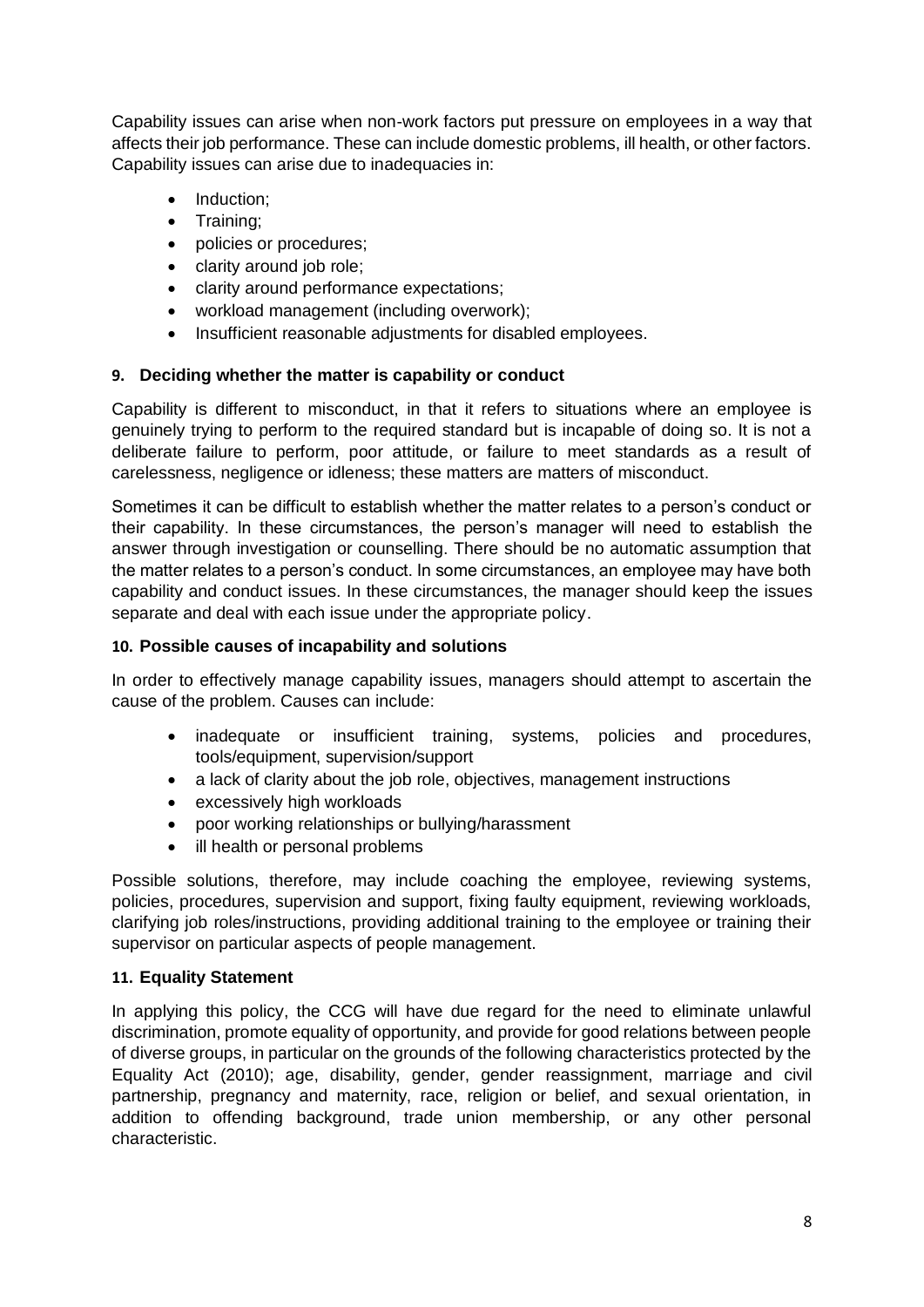# <span id="page-8-0"></span>**12. Data Protection / GDPR**

In applying this policy, the Organisation will have due regard for the Data Protection Act 2018 and the General Data Protection Regulation (GDPR). Personal Confidential Data of data subjects will be processed fairly and lawfully and in accordance with the six data protection principles. Data Subject's Rights and freedoms will be respected and measures will be in place to enable employees (data subjects) to exercise those rights. Appropriate technical and organisational measures will be designed and implemented to ensure an appropriate level of security is applied to the processing of personal confidential data. Employees will have access to the CCG's Data Protection Officer for advice in relation to the processing of their personal confidential data and data protection issues.

# <span id="page-8-1"></span>**13. Monitoring & Review**

This policy will be reviewed every 3 years by Human Resources in conjunction with operational managers and Trade Union representatives. Where review is necessary due to legislative change this will happen immediately.

Implementation and operation of this policy will be monitored on an annual basis by the HR Team.

# <span id="page-8-2"></span>**14. Breach of Policy**

Unauthorised absence and/or the misuse of this guidance will be managed under the Disciplinary Policy.

# <span id="page-8-3"></span>**15. Informal Stage**

#### Day-to-Day Management

It is part of the role of managers to manage the work of their staff on a day-to-day basis and to draw employees' attention to any shortcomings and give counsel or correction. However, in some circumstances it may become necessary to take further corrective action.

# **Informal Counselling: Improvement Note**

It is in everyone's interests to avoid the need to invoke formal capability proceedings where possible. To this end, informal counselling may be appropriate to discuss conduct standards and the discussion may result in an informal improvement note being issued.

Informal counselling should be carried out between the employee and their manager as part of good management practice. Such a meeting should be conducted in an atmosphere that encourages open discussion and enables the employee and manager to make the most of the opportunity for improvement provided them.

It is very important in this informal stage that the employee is made aware of the specific area/s of their performance that is of concern. The unacceptable level of performance should be evidenced and the line manager should share this evidence. The acceptable standard of performance should also be made clear and should be a consistent standard for all staff undertaking the same role.

At the meeting, the manager should:

- Make the employee aware of the issues and the effect on the service/CCG
- Attempt to establish the cause/s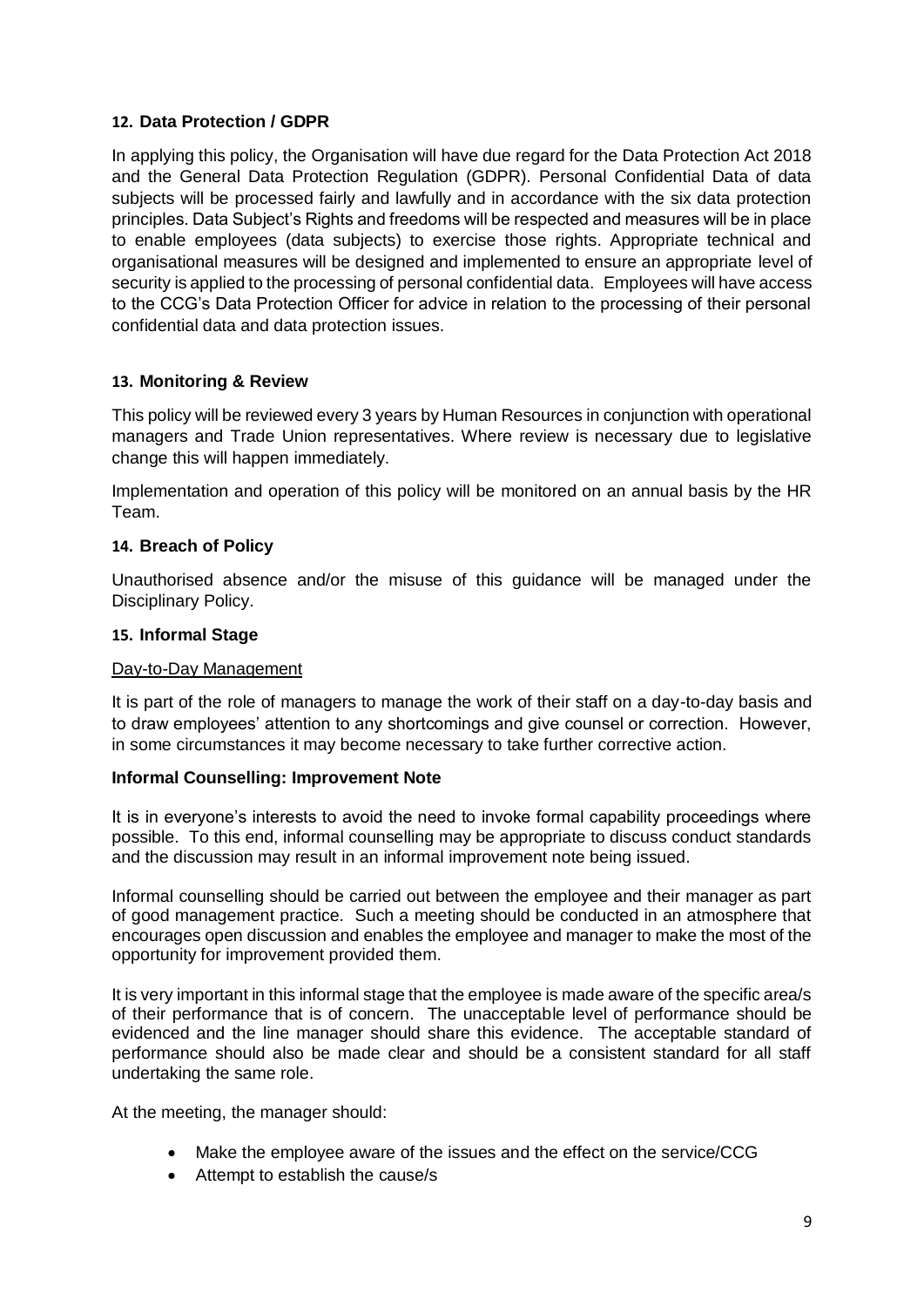- Obtain the employee's perspective on the matter
- Clarify expected standards
- Identify solutions
- Identify realistic, measurable SMART targets and the period over which these should be achieved and sustained (between 4 to 12 weeks) to achieve a satisfactory improvement in the employee's performance
- Confirm the methods will be used to assess the employee's performance
- Confirm when the performance standards will be reviewed and the fact that formal action could be taken in line with the policy if the required improvement is not satisfactorily achieved and sustained
- Confirm what support mechanisms the CCG will put in place to assist the employee to achieve the required standards

A letter confirming the discussion and outcome of meeting should be sent to the employee within 5 working days', clearly setting out the objectives, timeframes and possible outcome should the employee fail to make a satisfactory improvement. As part of this stage of the process, a development plan should be agreed and copy given to the employee. The development plan clearly outlines the improvement required, outputs required to meet the standard(s), timescales and support. Appendix 1 contains a template action/development plan. This will support the manager to demonstrate that the employee has achieved or failed the targets.

It is expected that the action plan and timescales produced in this section of the procedure will be agreed by both parties. Only in exceptional circumstances would agreement not be reached. In this case, line managers should progress with the process but be mindful that it must be fair and reasonable and ensure that the individual's comments are recorded.

It is important that after the counselling session, the manager continues to provide day-to-day management and ensures that the employee is appropriately supported to help them achieve and maintain the required standard.

If in the course of the monitoring period the manager feels that the improvement has not been satisfactory or consistent and the employee will not meet the set objectives by the end of the monitoring period, they can decide to invoke formal action without the monitoring period being completed.

The objectives and support should, where possible, be agreed between the employee and the manager. Where it is not possible to reach agreement, the manager will need to carefully assess the situation and decide the objectives and support are appropriate in the circumstances, taking account of the employee's perspective on the matter.

# <span id="page-9-0"></span>**16. Formal Stages**

If, despite support, the employee is unable to reach and/or maintain the required standard of performance, the consequences of failure to do so should be set out in writing to the employee, using a series of formal stages, which are cumulative and follow the sequence set out below:

- First Formal Stage and Monitoring Phase (Formal Stage 1)
- Second Formal Stage and Monitoring Phase (Formal Stage 2)
- Final Formal Stage: Possible Dismissal/Alternatives to Dismissal (Formal Stage 3)

The First and Second Formal Stages will consist of an action plan, setting out the actions required by both the employee and their manager to support an improvement in their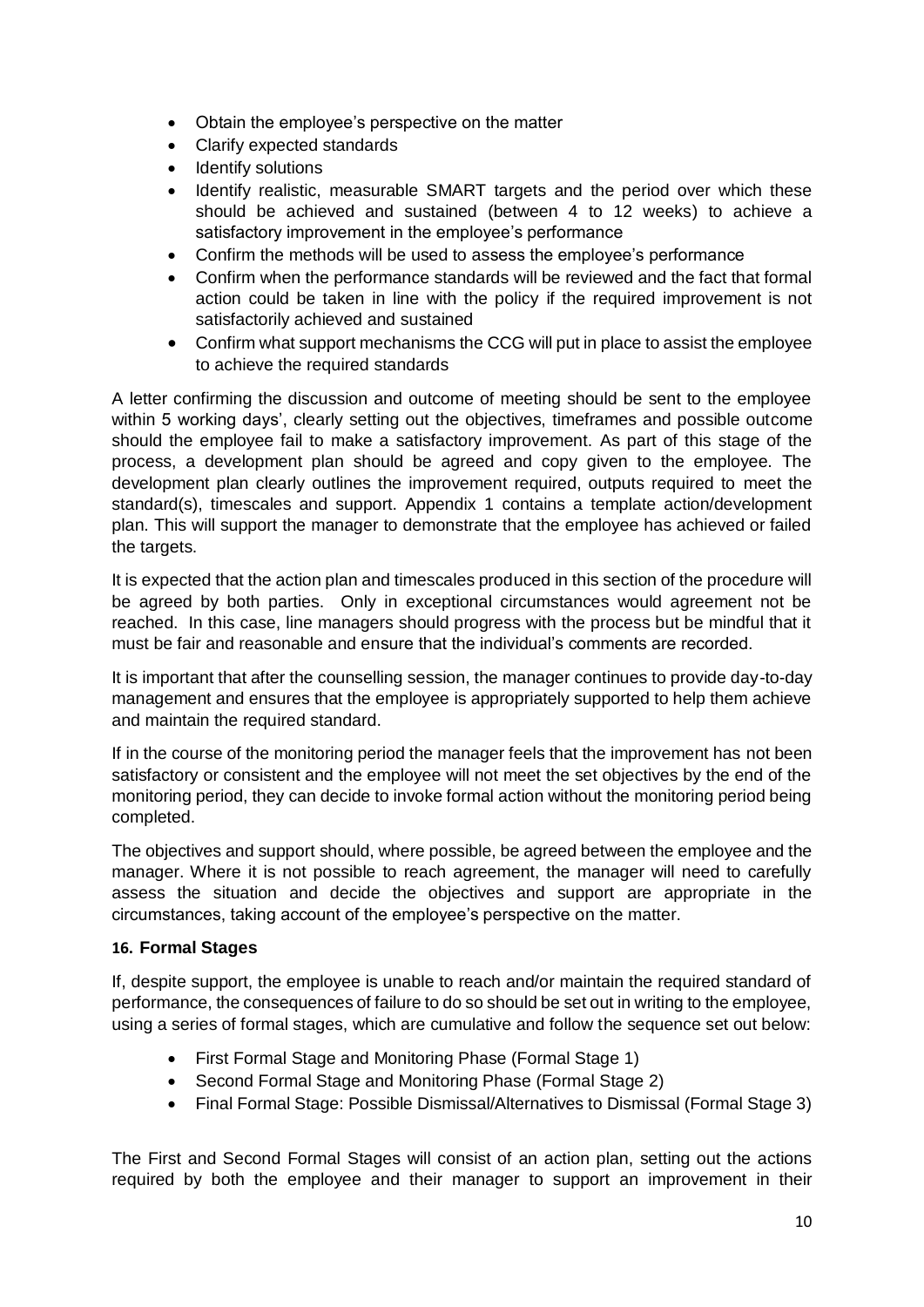performance. There will be a development phase that will continue during the period that the formal action is active. These phases will be for the employee to demonstrate sustained improvement and for the manager to ensure they continue to assess the employee's needs, providing tailored support to the individual and continually assessing their capability.

In exceptional circumstances, it may be possible to proceed directly to the first/final formal stage without having completed the preceding steps. This might occur where the employee's performance has had, or is liable to have, a serious or harmful impact on the organisation

Formal action will normally remain active for between 1 - 6 months and, once expired; will be removed from an employee's formal record.

# <span id="page-10-0"></span>**17. Formal Stage 1**

If, despite support, the employee is unable to reach and/or maintain the required standard of performance, the manager may convene a performance review meeting in line with the formal stage 1 of this policy.

The purpose of this meeting is for the line manager and the employee to discuss the continuing concerns over the employee's performance and put together a formal Action Plan to set SMART targets to improve it.

The line manager should invite the employee by letter or email (where appropriate) in order to confirm the time, date and venue of the meeting. The manager should give a minimum 5 days' notice of this meeting. The employee has the right to be accompanied by a trade union representative or CCG work colleague. HR will also be present at the meeting.

At this meeting the manager should:

- Explain that the meeting is an opportunity to discuss concerns regarding the employee's current level of performance.
- Discuss the employee's performance over the previous months to establish where performance is not at an acceptable level.
- Identify any reasons or support for the poor performance (where it is felt that there may be a link to an individual's health, then an Occupational Health referral should be made by the line manager at this stage).
- Listen to any comments or concerns that the employee has in relation to their own performance.
- Inform the employee of the expected standard of work (the manager may wish to make reference to their job description or person specification as a guide) and ensure that they are clear about their duties and responsibilities.
- Set targets for expected improvement and record these on an action plan. These will be SMART objectives (Specific, Measurable, Achievable, Reasonable and Time-Limited), with the aim of improving performance to a satisfactory standard.
- Set a suitable review period in which improvement in performance should be made. The review period should be for a minimum of 4 weeks and a maximum of 3 months (and in exceptional circumstances up to 6 months).
- Ensure the employee is aware that failure to provide a sustainable and demonstrable improvement in performance to the expected standard will result in Stage 2 of the Capability Policy being invoked. Also state that, if during the Stage 1 review period performance deteriorates further, it may be necessary to invoke Stage 2 of the Policy prior to the end of the review period.
- Ask the employee whether they feel able to meet the required standards, what development is required to support them with this.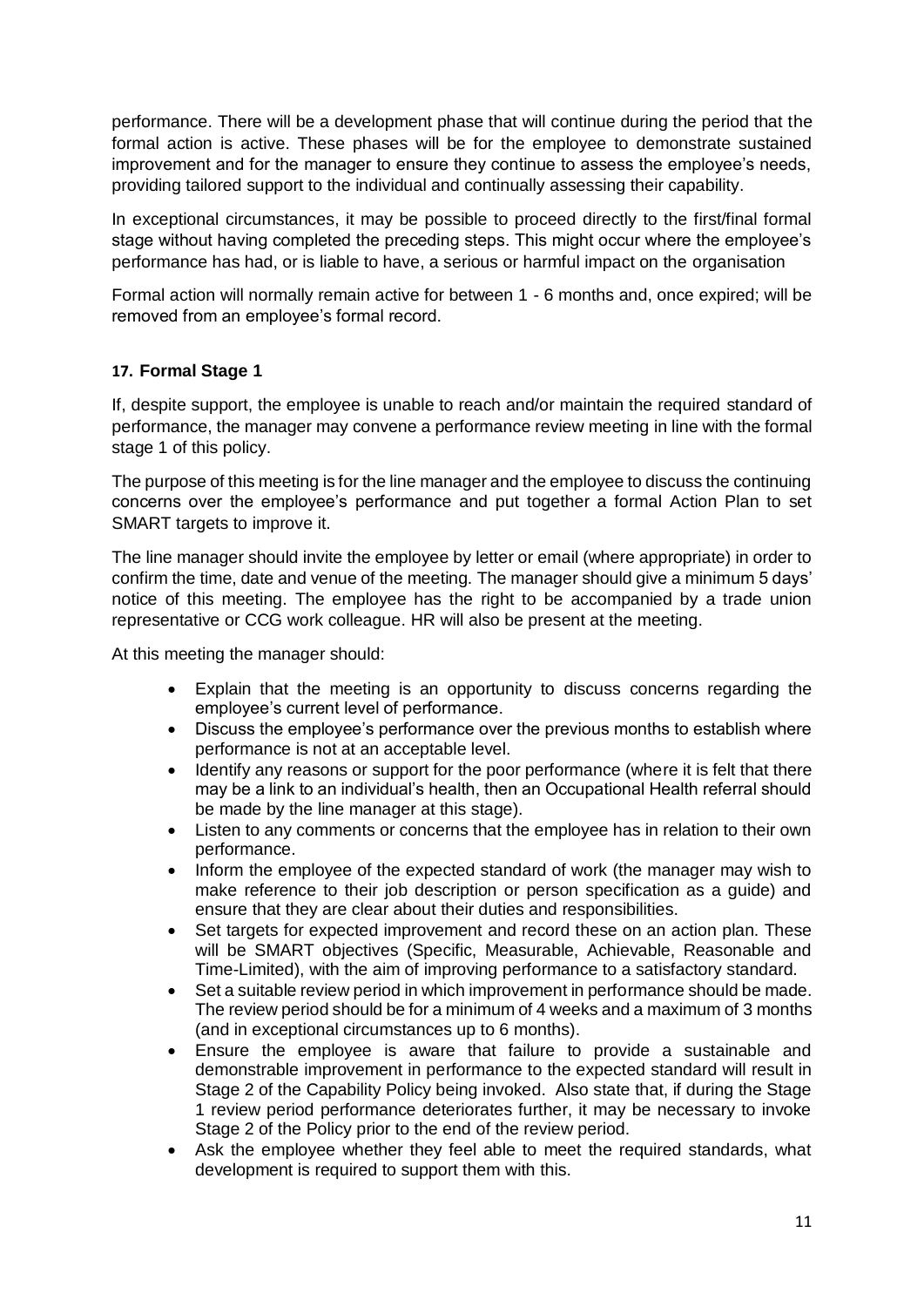The manager will write and confirm the outcome and key points of the meeting, including a copy of the action plan that was discussed. A date should be set for the stage 2 review meeting as agreed with the employee and their representative where present, in the meeting. Any discussion relating to support and re-deployment (if applicable) must be documented in this letter, together with the right of appeal.

The First Formal Stage is active (between 1 and 6 months). The purpose of the monitoring phase is for the employee to demonstrate sustained improvement and for the manager to ensure they continue to assess the employee's needs, providing tailored support to the individual and continually assessing their capability. Details of this phase, such as 1:1 meetings, should be planned and set out in the action plan, where possible.

# <span id="page-11-0"></span>**18. Formal Stage 2**

If, despite the First Formal Stage and monitoring phase and having been offered appropriate support, the employee is unable to satisfy and/or maintain the required standard of performance, the manager may convene a further performance review meeting in line with formal stage 2 of the policy.

The date for this meeting will have already been set in the previous formal review meeting. The manager will inform the employee of the date, time and venue of the meeting in writing, by letter or email, where the scheduled date has had to be moved the manager should give a minimum 5 days' notice of this meeting. The employee has the right to be accompanied by a trade union representative or CCG work colleague. HR will also be present at the meeting.

At this meeting the following areas should be discussed:

- If the manager feels that performance has sustained and improved to an acceptable level then the employee should be told this at the meeting and this should be followed up in writing, confirming that no further action will be taken subject to satisfactory future performance. It is beneficial for the manager and employee to regularly review performance at the required standards is sustained.
- If there has been insufficient or no improvement in performance by the end of the Stage 1 review period, then the Action Plan will be reviewed and revised for a second period of formal review.
- The manager will discuss any concerns with the employee and any further support that is required.
- A suitable review period will be set with a provisional review date set for a minimum of 4 weeks and a maximum of 3 months (in exceptional circumstances, this may be extended up to 6 months)
- If appropriate, there should be a discussion regarding re-deployment. Any discussion on this should be documented in the outcome letter.

After the meeting the manager must write up the action plan and send it to the employee with a covering letter explaining the key points of the meeting, together with the right of appeal. The individual will be asked to confirm their agreement to the plan in writing.

During the second formal review period, the line manager should meet with the employee regularly to continuously monitor their progress in relation to the Action Plan. These regular meetings should be documented on the Action Plan.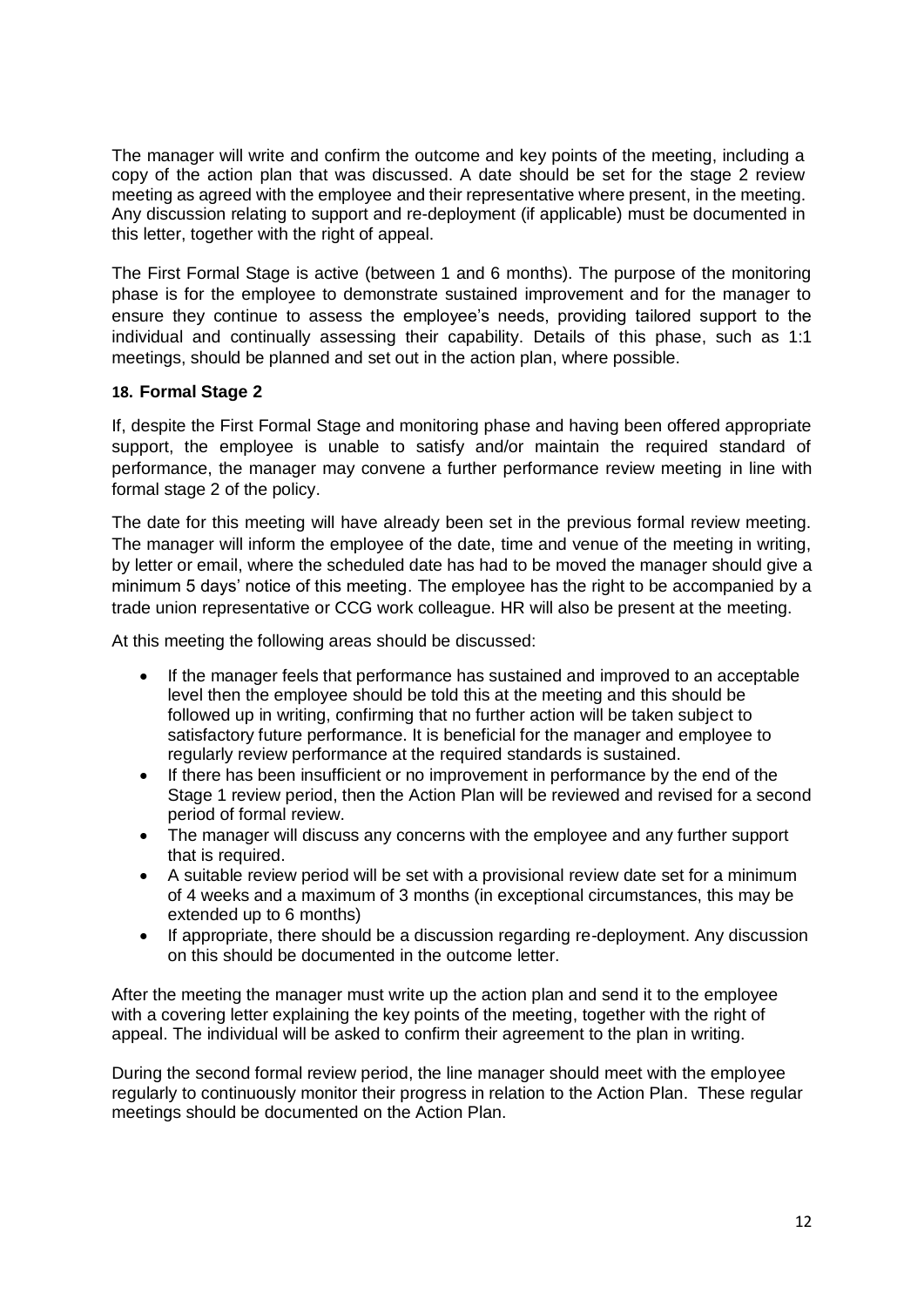# **End of Stage 2 review Meeting**

The date for this meeting will have already been set in the previous formal review meeting. The manager will inform the employee of the date, time and venue of the meeting either verbally, by letter or email.

The date for this meeting will have already been set in the previous formal review meeting. The manager will inform the employee of the date, time and venue of the meeting in writing, by letter or email, where the scheduled date has had to be moved the manager should give a minimum 5 days' notice of this meeting. The employee has the right to be accompanied by a trade union representative or CCG work colleague. HR will also be present at the meeting.

If at the end of stage 2 meeting, the manager feels that performance has improved to an acceptable level and that this improvement will be sustained, the employee should be told this at the meeting and this should be confirmed in writing. No further action will be taken subject to satisfactory future performance.

If there has been insufficient or no improvement in performance by this meeting, then the employee will be informed that they will be referred to a capability hearing and that one possible outcome of this could be their dismissal. This will be confirmed in writing by the manager after the meeting.

# <span id="page-12-0"></span>**19. Formal Stage 3: Possible Dismissal/Alternatives to Dismissal**

A capability hearing will be convened in the following situations:

# **Performance**

Formal Stage 3 should be invoked when the employee fails to reach and/or maintain the required standard of performance despite having received both training and support following stages 1 and 2 set out in this policy.

The manager will be required to prepare a management report which details the following:

- In chronological order, the steps taken to manage the employee's performance in line with the Capability Policy, including the regularity of 1:1s
- Dates and summary of informal and formal meeting undertaken in line with this policy
- Any attempts to re-deploy/make reasonable adjustments to support the employee (if applicable)
- The case should also include all relevant documentation such as:
	- Letters and action plans relating to the informal and formal stages of this policy
	- Any evidence that is relevant to the concerns relating to the performance
- Recommendation to the hearing panel

# Ill-Health

In cases of ill-health, providing an employee has been managed through all the appropriate stages of the CCG's Managing Absence Policy, the Capability Policy may be invoked at this Stage.

The process outlined in this section applies to employees whose capability issues are as a result of ill-health reasons, i.e. for those who are incapable of attending work or are unable to attend work with sufficient regularity.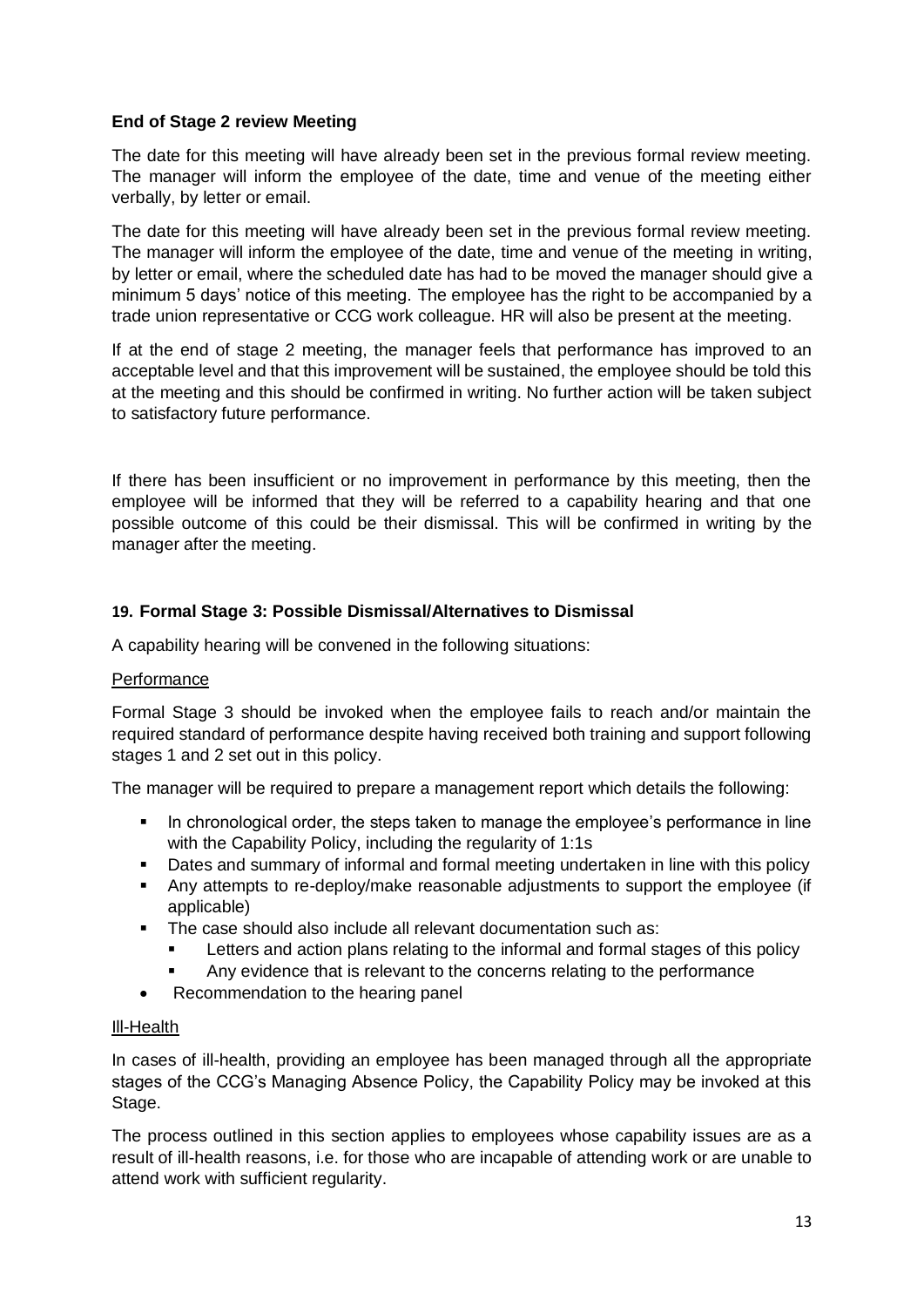The manager will be required to prepare a management case report. The report should detail the following:

- **In chronological order, the steps taken to manage the employee's sickness absence** through the Absence Management Policy
- Dates and summary of sickness absence review meetings undertaken in line with the Absence Management Policy
- Any attempts to re-deploy the employee
- Attempts to adapt their working hours/environment, in line with the Equality Act 2010.
- The case should also include all relevant documentation such as:
	- All certified sickness absence certificates
	- Reports/letters to and from Occupational Health
	- Reports (if relevant) from GP/Consultant

#### <span id="page-13-0"></span>**20. Capability Hearing**

#### Role and Membership of the Capability Hearing Panel

The hearing panel will consist of a chairperson, who will be assisted by an HR representative. Advisors to the panel may be appointed, where specialist knowledge or experience is of use.

The Chair and their advisors will all equally be able to participate in proceedings, however, the responsibility for making the final decision will rest with the Chair. It is therefore important that consideration is given in advance as to the suitability of the Chair and that the Chair carefully considers all the circumstances and advice before reaching a decision. The Chair will also be responsible for ensuring the procedure followed is fair and that the circumstances of the matter are appropriately established to enable them to reach an appropriate decision. The HR representative will be able to provide further advice on these points.

The Chair has absolute discretion on the conduct of the hearing and may at any stage decide to adjourn/amend proceedings to ensure fairness and clarity on any points

#### **Timescales**

Before the capability hearing the employee will be advised in writing of the purpose of the meeting and details of the complaint or allegation being considered, covering all issues to be discussed. The individual will be given a minimum of 10 working days' notice of the capability hearing, together with the management case. If the individual, or their chosen companion, is not available to attend on the date proposed, the CCG will endeavour to offer an alternative reasonable date within 5 working days of the original date wherever possible. Note: This meeting will normally only be re-arranged once, except in exceptional circumstances.

The employee and their representative will have the opportunity to submit any documentation and supporting evidence that they wish to rely upon at the hearing. This information must also be made available to the capability hearing panel at least 5 working days prior to the meeting.

The CCG manager and the employee and their representative should confirm the names and positions of those witnesses that they may wish to call at the hearing 5 working days prior to the hearing.

The outcome of the disciplinary hearing will normally be communicated to all attendees within 5 working days and the employee concerned will have 10 working days from the date of that letter to appeal the outcome.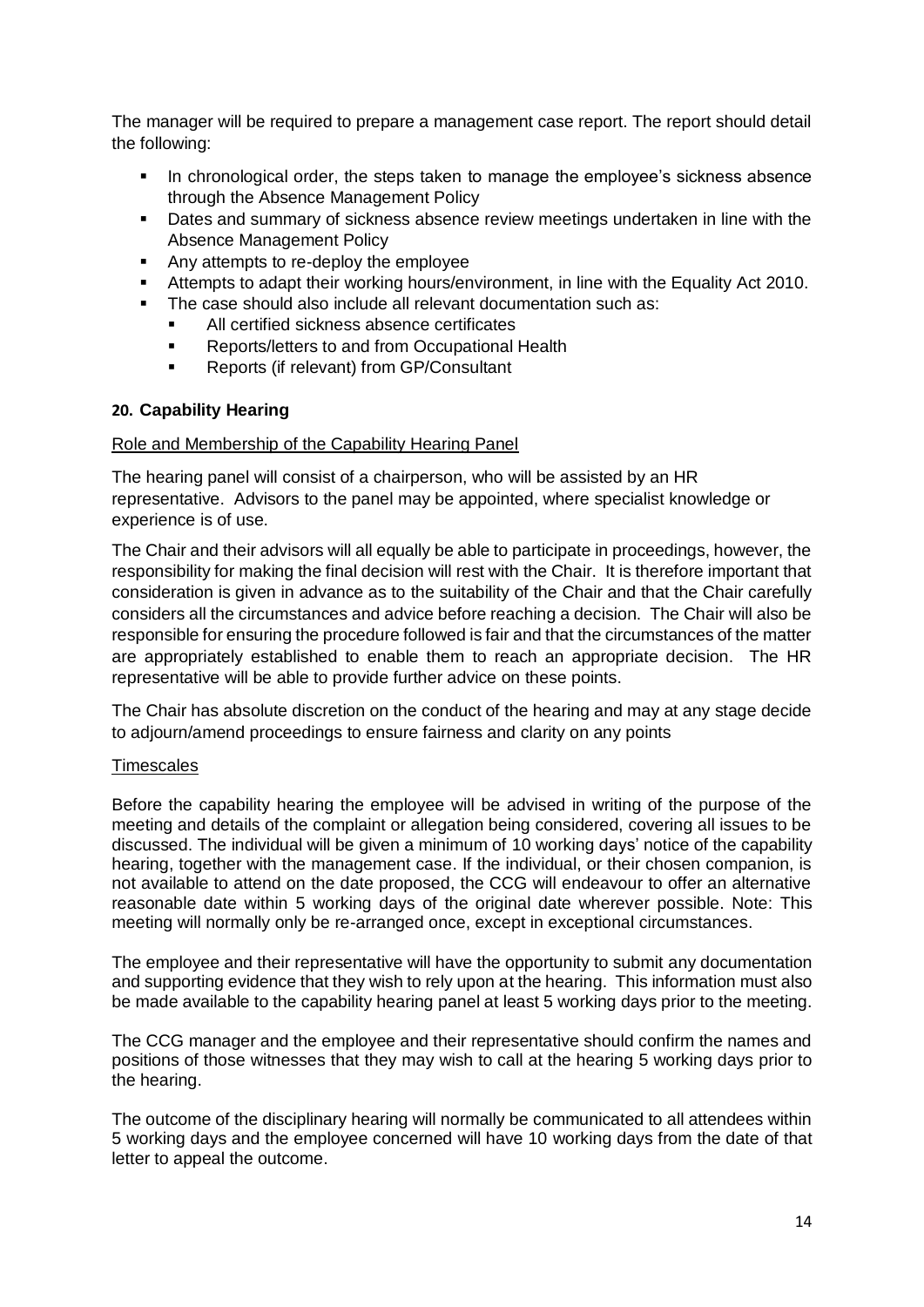# Witnesses and Observers

If the CCG manager is relying upon evidence from a witness, the witness's statement may also be supported by their attendance at the performance review hearing. It is the CCG manager's responsibility to arrange the attendance of their witnesses. If the employee concerned and their representative wish to call witnesses at the performance review meeting, they will be responsible for arranging witnesses' attendance.

Observers may be present at meetings, for example, for training purposes. However, it will be at the discretion of the Chair whether to admit observers to the hearing with the agreement of all parties. Observers will not be permitted to contribute to the meeting.

# <span id="page-14-0"></span>**21. Alternatives to Dismissal**

As an alternative to dismissal the Panel Chair may also impose one or more of the following sanctions:

- Redeployment of the employee concerned to an alternative role/work base, with the agreement of the individual. The process to be followed will emulate the redeployment process set out in the CCG's Change Management Policy and the CCG's Pay Protection Policy (if applicable).
- **In accordance with the Agenda for Change NHS Terms and Conditions of Service** Handbook, if there are significant issues with under performance that have not been resolved despite opportunities for appropriate training/development and support, in exceptional circumstances pay progression may be deferred until the problems are resolved.
- Staff who have been promoted and are unable to perform at that level may be demoted without pay protection if, despite being afforded appropriate opportunities to enable them to perform at the higher level, they cannot do so. This option can only be pursued with the agreement of the individual concerned.
- **Appropriate training and development**
- **Alternative appropriate intervention**

# <span id="page-14-1"></span>**22. Appeals**

The employee will have the right to appeal against their dismissal. This must be received in writing within 10 working days of the receipt of the outcome letter. Both the employee's intention to appeal and their detailed grounds for the appeal must be submitted at this stage. Failure to do so may mean that an appeal is not heard.

The purpose of an appeal hearing is normally to review the decision made by the performance review meeting chairperson. However, in some exceptional circumstances, for example, where the employee identifies new evidence that came to light after the performance review meeting or where the appeal panel chairperson has a reasonable belief that the employee has established a prima-facie case to demonstrate that the performance review meeting may have been rendered unfair due to procedural irregularities, an appeal may take the form of a rehearing.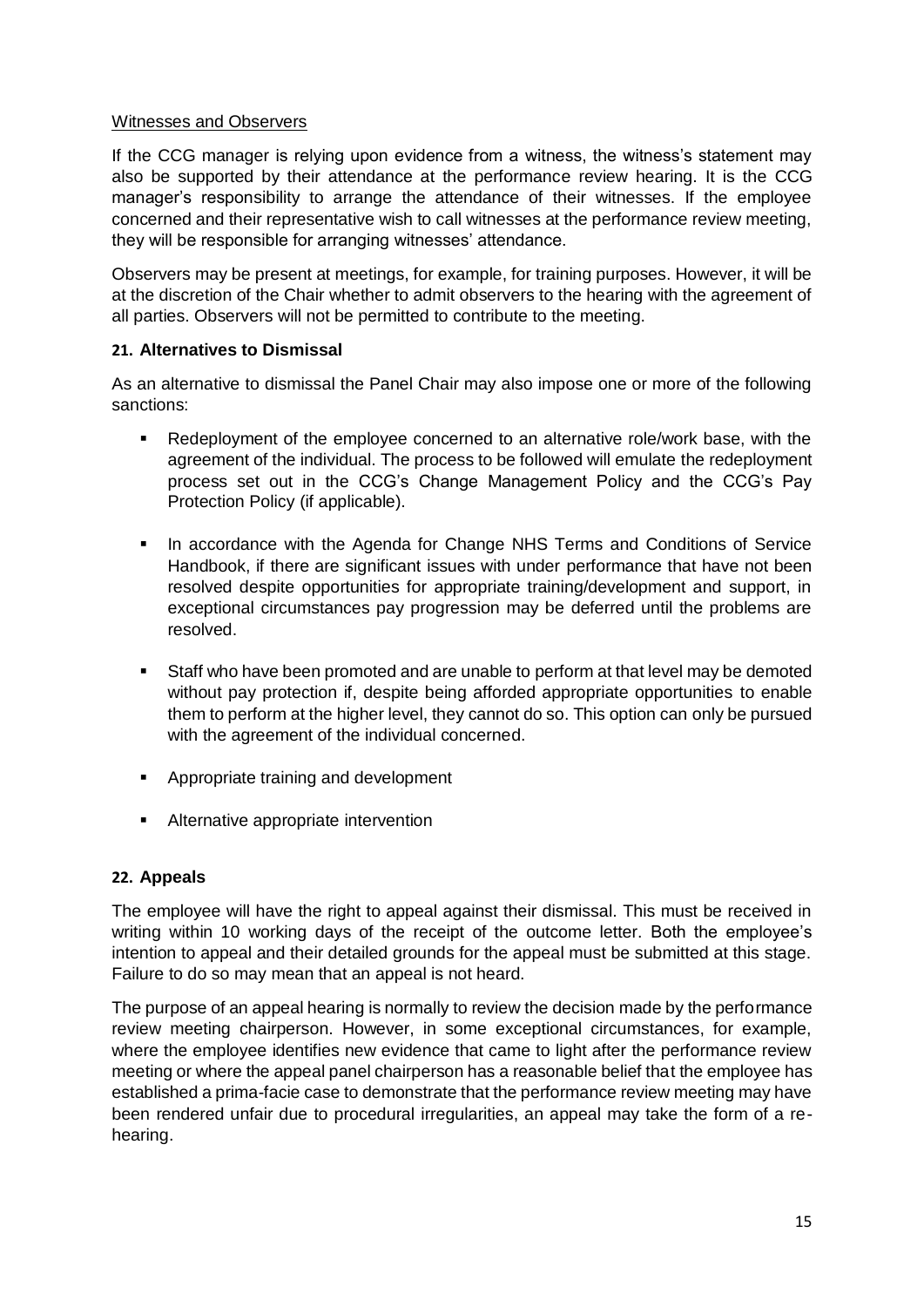The decision on whether to hear a full or part appeal re-hearing rests with the appeal hearing Chair.

New evidence may only be submitted at an appeal re-hearing and both parties may only call witnesses to an appeal re-hearing. Requests for a rehearing and the grounds for such a request should be submitted by the employee along with their grounds for appeal.

# Appeal Hearing Panel

The appeal hearing panel shall consist of a chairperson, who will usually be more senior than the chairperson of the performance review meeting, against whose decision the employee is appealing.

The chairperson should not have been involved in the preceding stages of the procedure.

The chairperson will be assisted by an HR representative Specialist advisors to the panel may be appointed, for example, if the chairperson is from a non-nursing background and the matters being examined may require specialist nursing advice.

The chairperson and their advisors (this includes the HR representative and any specialist advisor in attendance, as detailed above) will all equally be able to participate in proceedings. However, the responsibility for making the final decision will rest with the chairperson.

The chairperson will also be responsible for ensuring the procedure followed is fair and that the circumstances of the matter are appropriately established to enable them to reach an appropriate decision. The HR representative will be able to provide further advice on these points.

# Appeal Hearing Procedure

The procedure to be followed at an appeal review hearing is detailed in Appendix 2.

The chairperson will fully consider all the information presented to them by both the employee and their representative and the manager, together with relevant advice from the panel members and advisor/s in deciding whether to uphold the decision of the performance review meeting chairperson. The chairperson may decide to uphold/overturn the decision of the performance review meeting chairperson and may reduce/increase the level of sanction and/or remove/add other requirements, for example, redeployment, training/development, deferral of incremental pay progression, or some other intervention, as detailed in this policy.

The appeal hearing chairperson is responsible for the conduct of the meeting and may at any stage decide to adjourn/adapt proceedings to ensure fairness and clarity on any points. The decision of the appeal hearing chairperson will be final and the employee will have no further recourse to have the matter further examined under any of the other CCG policies and procedures.

# Appeal Re-hearings (exceptional circumstances only)

Appeal hearings are normally a review of the decision made by the Chair of the capability hearing. However, in some exceptional circumstances it may be necessary to conduct an appeal re-hearing to re-hear the capability hearing, either in full or in part. Such exceptional circumstances may include where new evidence has come to light following the conclusion of the capability hearing or where the Chair has a reasonable belief that the appellant has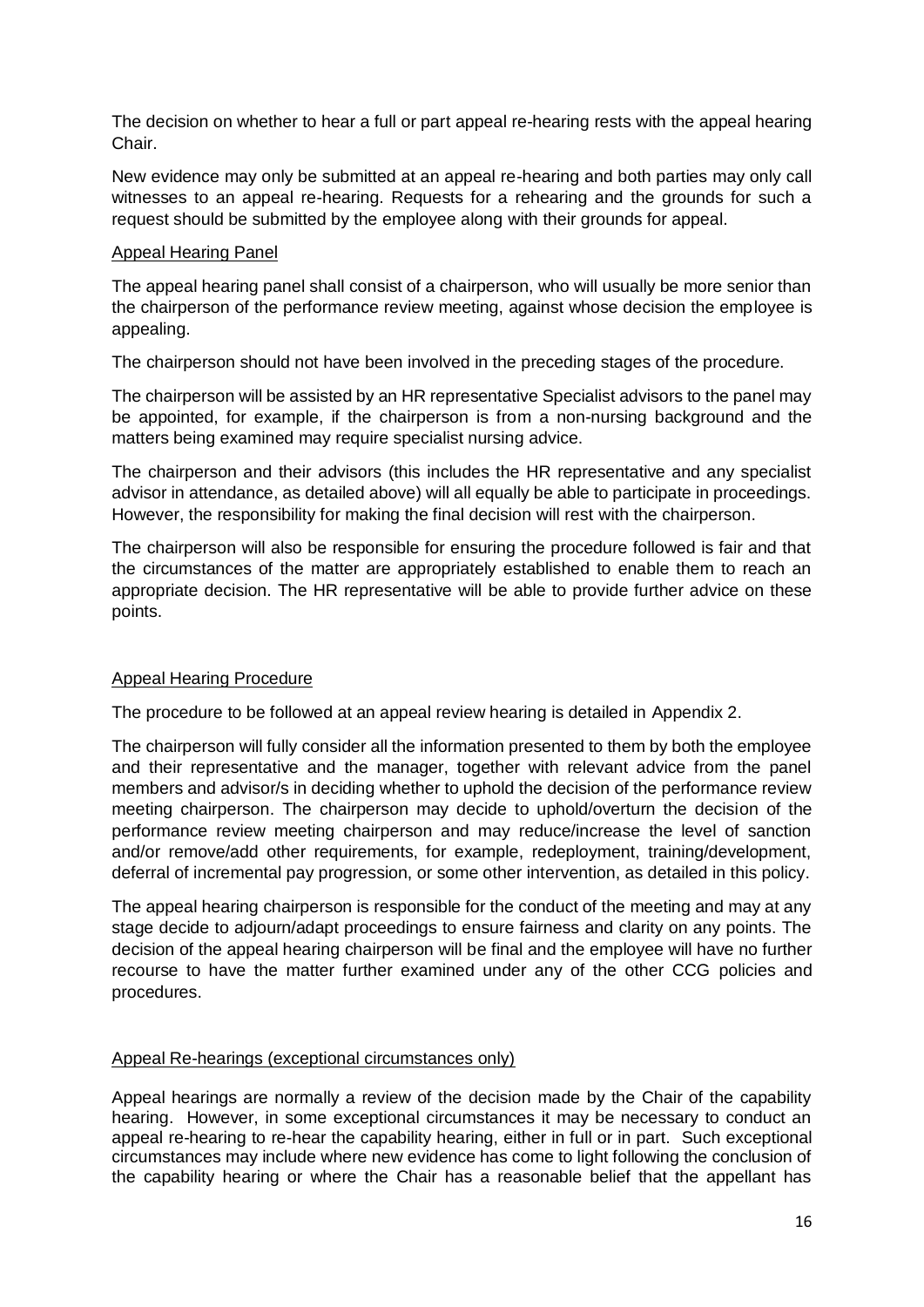established a prima-facie case to demonstrate that the capability hearing may have been rendered unfair due to procedural irregularities. The decision on whether to hear a full or part appeal re-hearing rests with the appeal hearing Chair and the procedure to be followed in such circumstances is detailed at Appendix 3.

New evidence may be submitted at an appeal re-hearing and witnesses may also be called by both parties if agreed by the appeal panel chair. Requests for a re-hearing and the grounds for such a request should be submitted by the appellant along with their grounds for appeal. Details of any witnesses to be called should be provided by the document exchange deadline. The appeal hearing Chair has absolute discretion on the conduct of the appeal hearing and may at any stage decide to adjourn/amend proceedings to ensure fairness and clarity on any points and may call for a full or part re-hearing even if not requested by either party.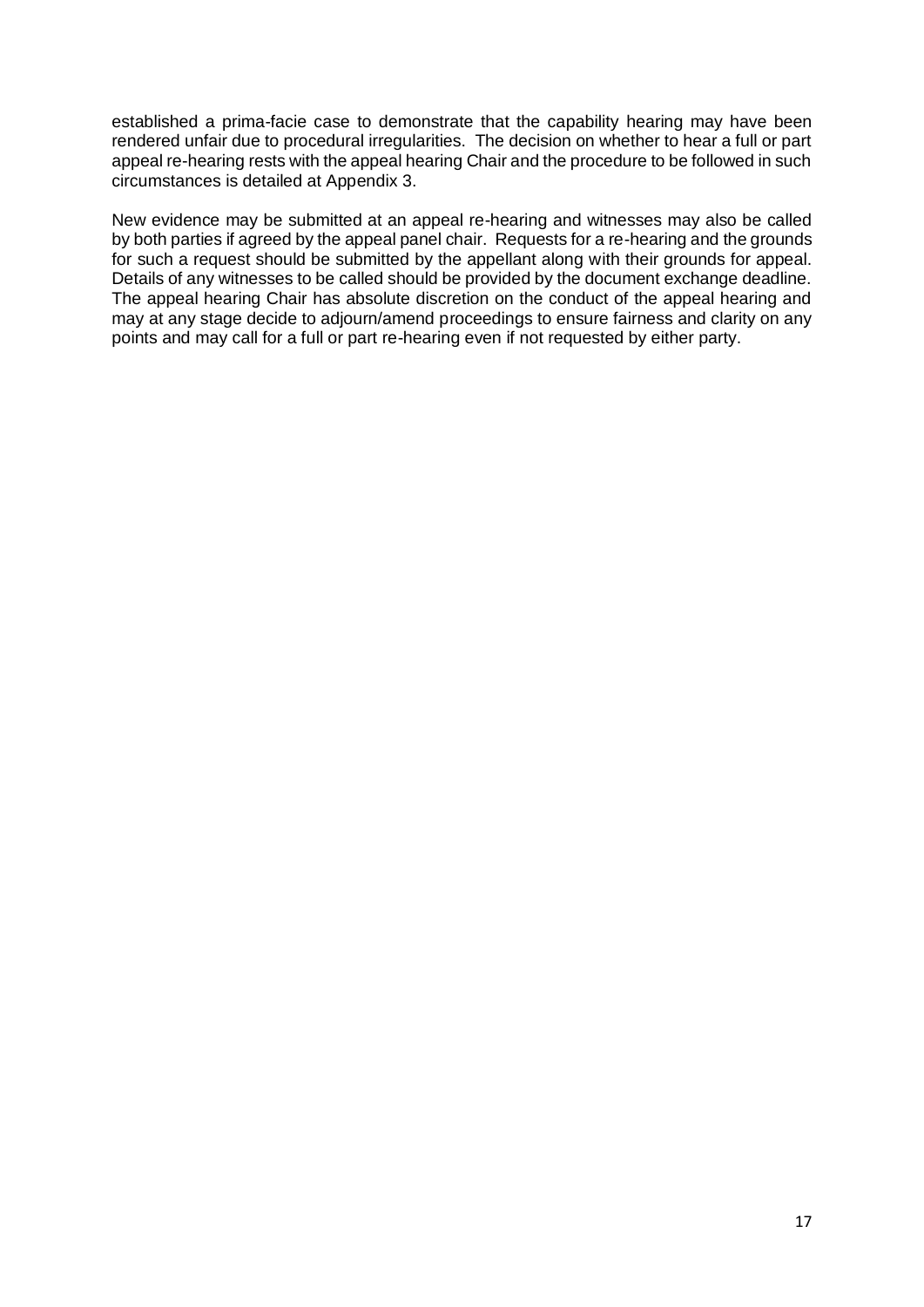| Area of<br>improvement<br>required       | <b>Expected Standard</b>                                                                                                            | <b>Agreed Actions</b>                                                                                                                         | Source of<br>support?                           | <b>Review Date</b> | <b>Date to Achieve</b><br><b>Expected</b><br>Standard/Level of<br>Proficiency |
|------------------------------------------|-------------------------------------------------------------------------------------------------------------------------------------|-----------------------------------------------------------------------------------------------------------------------------------------------|-------------------------------------------------|--------------------|-------------------------------------------------------------------------------|
| Completion<br>of details on<br>IT system | Record detailed<br>updates of all contact<br>on an IT system within<br>24 hours, including<br>assessment details and<br>agree plans | Further training<br>on an IT system<br>Protected time<br>each day to<br>complete<br>records and<br>familiarise self<br>with the new<br>system | L&D<br>Department<br>Line Manager<br>to arrange | 1 month<br>1 month | Within 3 months                                                               |
|                                          |                                                                                                                                     | Support from<br>designated<br>system lead<br>Commence and<br>complete ECDL<br>training to                                                     | Local Lead<br>L&D<br>Department                 | 3 months           |                                                                               |
|                                          |                                                                                                                                     | improve IT<br>literacy                                                                                                                        |                                                 | 3 months           |                                                                               |

# **Appendix 1 Template Development Plan**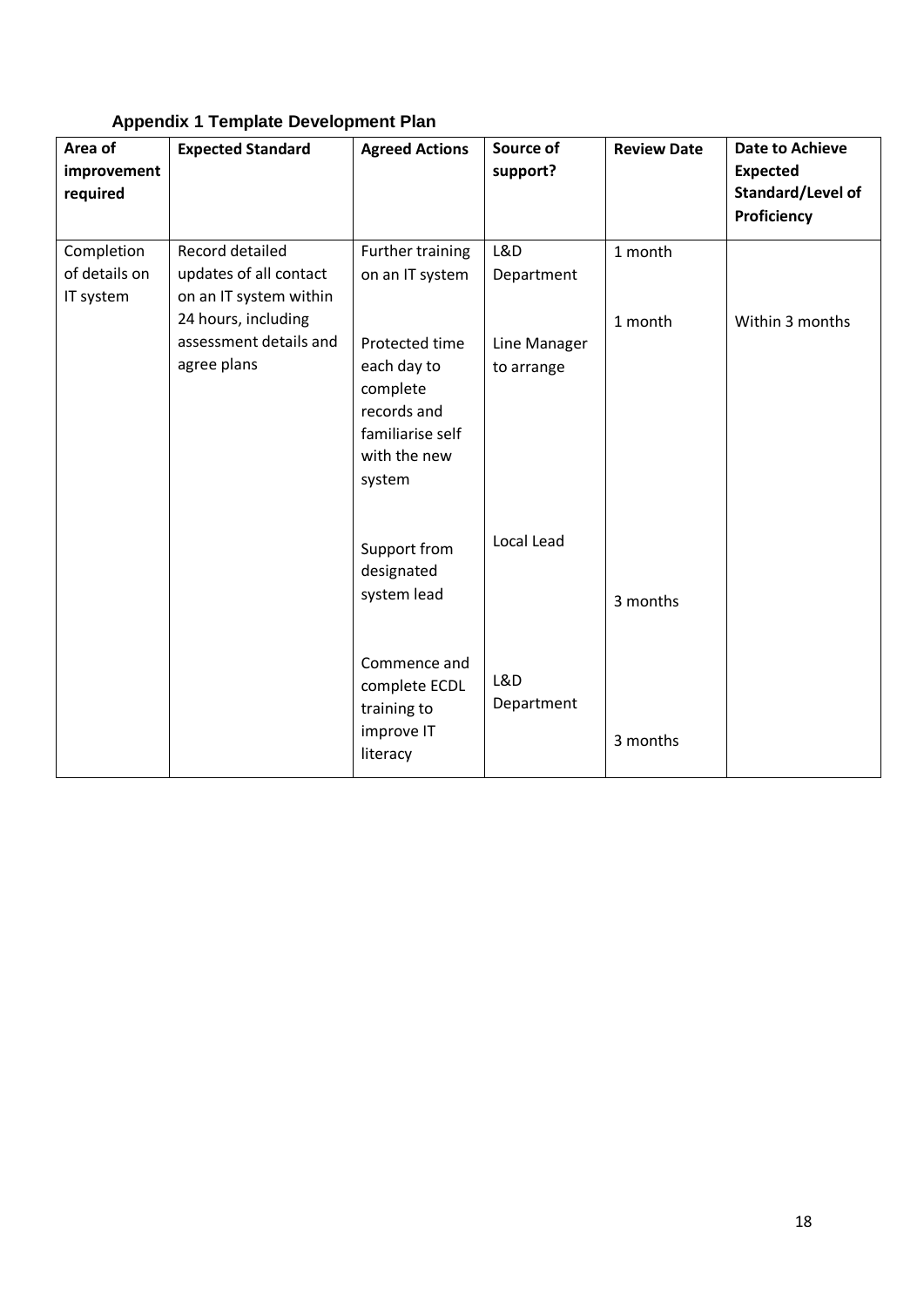# **Appendix 2: Capability and Capability Hearing Procedure**

At a capability hearing the following procedures shall be observed:

- (a) The CCG manager shall state the case in the presence of the employee and their representative and may call witnesses.
- (b) The employee and/or her/his representative shall have the opportunity to ask questions of the CCG manager and their witnesses.
- (c) The members of the Capability Hearing Panel shall have the opportunity to ask questions of the CCG and witnesses.
- (d) All parties shall have the opportunity to cross-examine the witnesses on any matter referred to in their examination by members of the Hearing Panel, the employee or their representative.
- (e) The employee and/or their representative shall put their case in the presence of the CCG Manager and may call witnesses.
- (f) The CCG manager shall have the opportunity to ask questions of the employee, their representative and their witnesses.
- (g) The members of the Capability Hearing Panel shall have the opportunity to ask questions of the employee, their representative or their witnesses.
- (h) The employee and/or their representative shall have the opportunity to re-examine her/his witnesses on any matter referred to in their cross examination by members of the Panel and/or CCG manager.
- (i) The CCG manager and the employee or their representative shall have the opportunity to sum up their cases if they so wish. The employee and/or their representative shall have the right to speak last. In their summing up neither party may introduce any new matter.
- (j) Nothing in the foregoing procedure shall prevent the panel from questioning witnesses, management and staffside as appropriate to clarify issues or seek supplementary information, manage the conduct of the case presenters or to amend proceedings to ensure fairness, clarity and the ability to hear the matters appropriately.
- (l) The panel may, at its discretion adjourn the hearing in order that further evidence may be produced by either party or for any other reason. If further evidence is produced then both parties will have the opportunity to test the evidence put before the hearing.
- (m) The CCG manager, the employee and their representative and witnesses shall withdraw.
- (n) The panel shall deliberate in private only recalling both parties to clear points of uncertainty on evidence already given. If recall is necessary, both parties shall return notwithstanding only one is concerned with the point giving rise to doubt.

# **Appeal Hearing Procedure**

At the hearing of an Appeal Review the following procedures should be observed.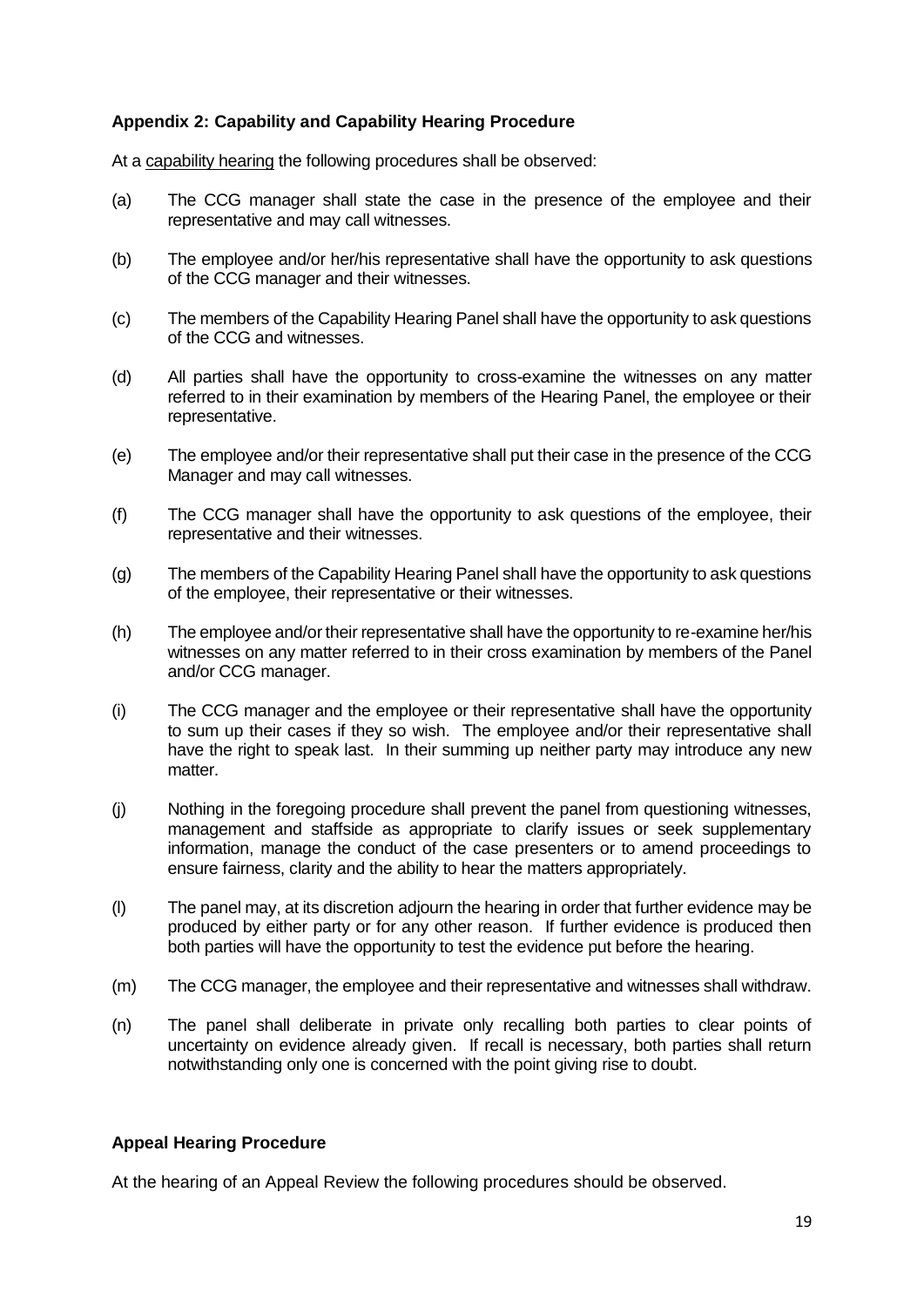(a) The appellant and/or their representative shall put their case in the presence of the CCG management representative.

(b) The CCG management representative and members of the Appeal Panel shall have the opportunity to ask questions of the appellant and/or their representative.

(c) The CCG management representative shall state their case in the presence of the appellant and their representative.

(d) The appellant and their representative and members of the Appeal Panel shall have the opportunity to ask questions of the CCG management representative.

(e) The CCG's management representative and the appellant or their representative shall have the opportunity to sum up their cases. In their summing up neither party may introduce any new matter.

(f) Nothing in the foregoing procedure shall prevent members of the Appeal Panel from seeking to clarify any points from either party, managing the conduct of the case presenters or amending proceedings to ensure fairness, clarity and the ability to hear the matters appropriately.